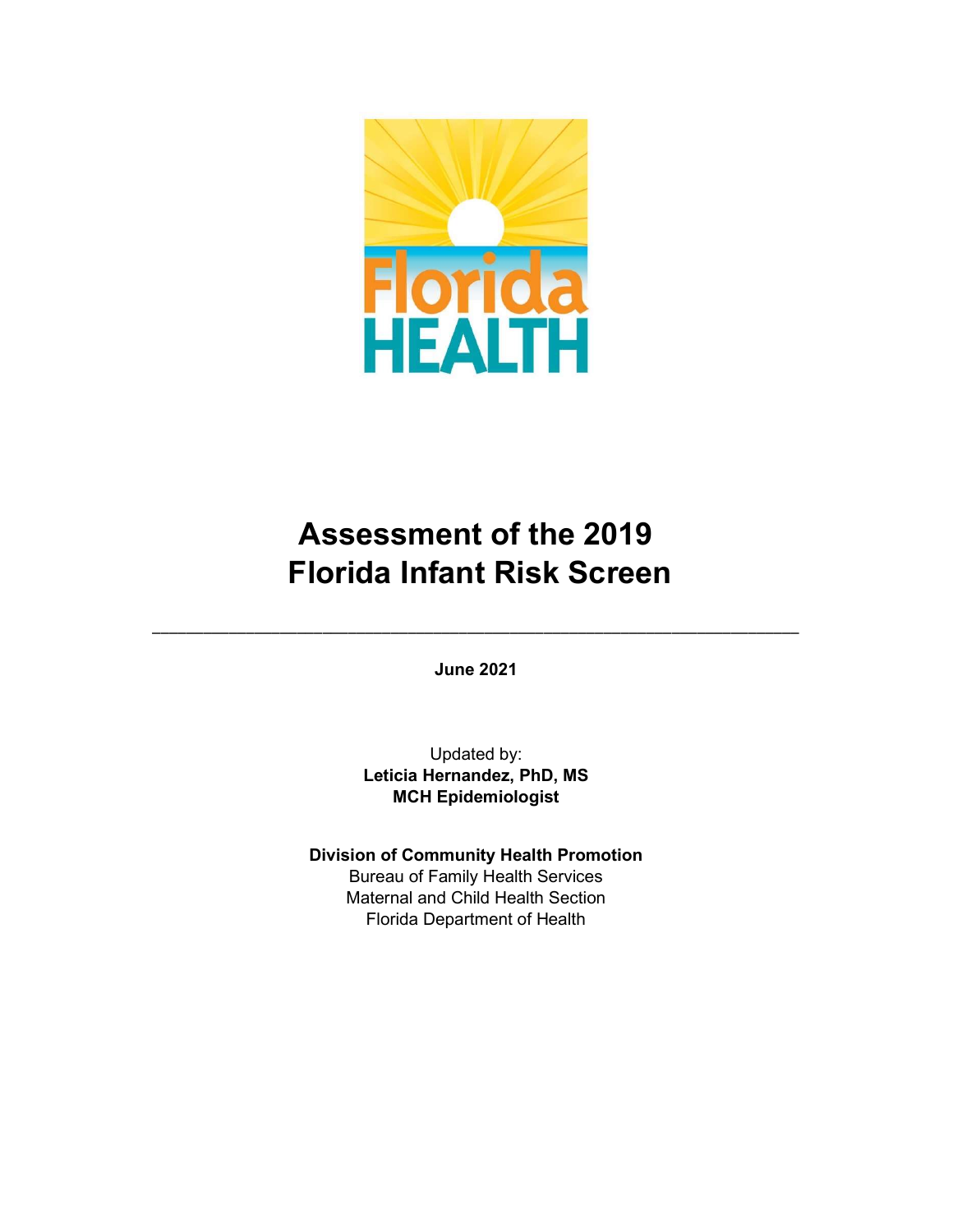#### Executive Summary

The Florida infant risk screen is designed to identify infants who are at increased risk of postneonatal death, which is an infant death that occurs between ages 28 to 364 days of life. Infants at higher risk are referred to additional health care services after they leave the hospital. The Florida Department of Health (FDOH) periodically reviews and assesses the performance of the most current infant risk screen implemented in 2012. In 2019, anew analysis was completed to explore the value of including new variables as risk factors to improve the current infant risk screen. This report shows the results of this analysis comparing the variables included in the current prenatal screen with a new model based on the 2019 birth record data called the optimal infant screen. The current infant risk screen identified 16.6% of infants as high risk, and 57.9% of neonatal deaths occurred among these identified infants. The optimal infant screen identified 14.1% of infants as high risk, and 55.5% of neonatal deaths occurred among these identified infants. Since these differences between the current and optimal risk screens were not statistically significant, the current infant screen will continue to be used to identify infants who need services.

#### **Introduction**

In 1991, the Florida Legislature enacted the Healthy Start legislation, which requires the implementation of a universal prenatal and infant screen process to identify pregnant women and infants at increased risk for adverse birth outcomes and infant health problems. As stated in the statute: "A risk factor analysis using the department's designated risk assessment instrument shall also be conducted as part of the medical screening process upon the birth of a child and submitted to the department's Office of Vital Statistics for recording and other purposes provided for in this chapter." [Title XXIX, S. 383.14, (1), (b), F.S.].

FDOH's universal infant risk screen is based on information collected on the birth record. A risk score is computed from this information by assigning point values to each of the items on the birth record determined to be risk factors. The risk score points are summed. A total of four points or more is classified as a positive score on the infant risk screen. Using recorded birth registration information to compute the infant risk score avoids the added workload required to collect additional information. This was a concern when the screen was originally developed. There were also concerns that information collected in addition to the birth registration information would be less accurate and complete.

The infant risk screen is designed to identify infants who are at increased risk of postneonatal death, which is an infant death that occurs between ages 28 to 364 days of life. The intent of the legislation is to identify infants in need of additional health care services after they leave the hospital. Infant deaths that occur before the 28<sup>th</sup> day of life very often do not leave the hospital or would not have time to receive and benefit from additional health care services.

When the infant risk screen was developed in 1992, 48% of the postneonatal deaths occurred among the 14% of the infants who were classified as positive on the infant risk screen. This is also known as a 14% positive rate and 48% sensitivity.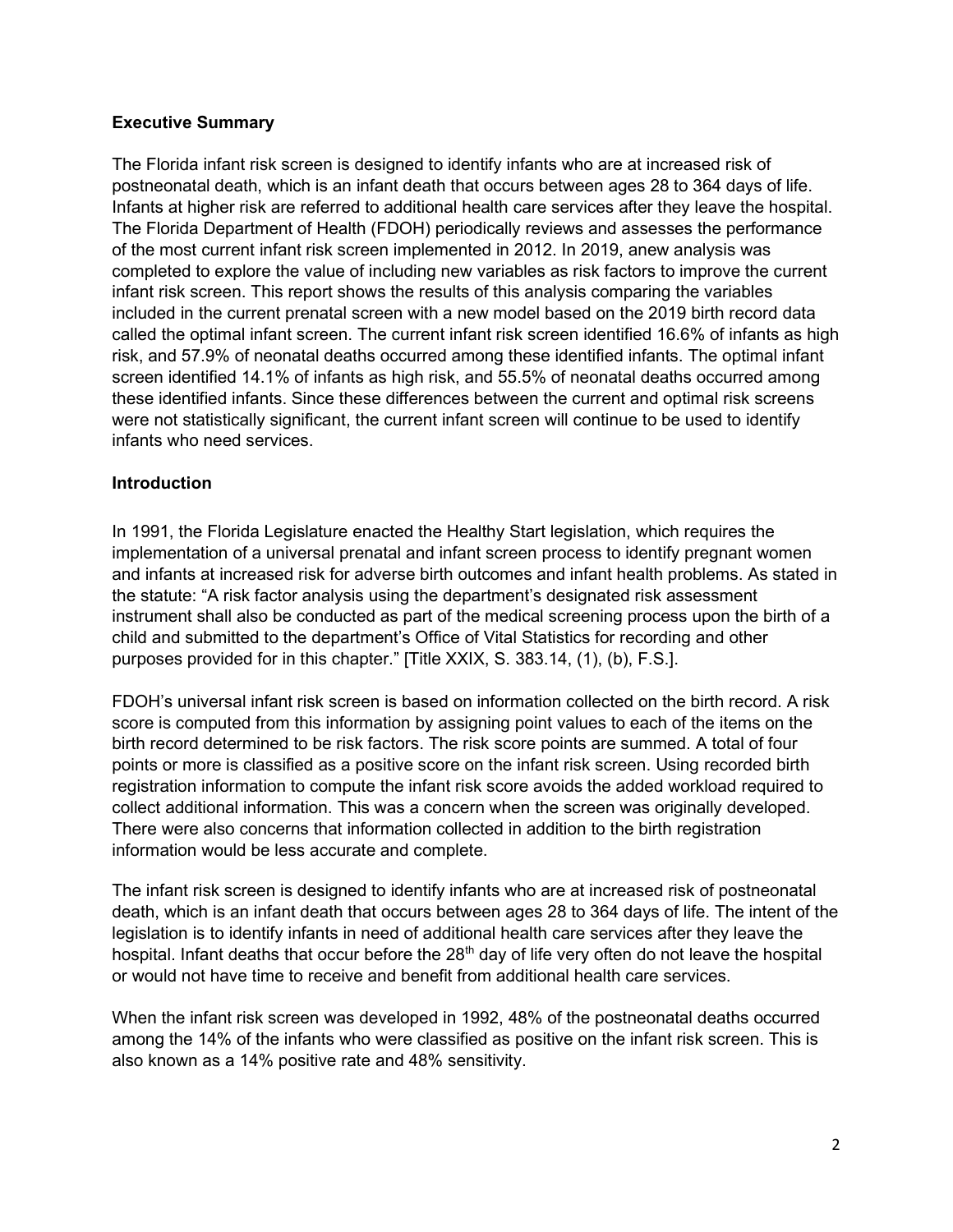In March 2004, a new Florida birth certificate was implemented. The new birth certificate added more information to the Florida birth record, which raised the possibility that the new information could be used to improve the infant risk screen.

To have enough data for a reliable analysis, several years of birth and postneonatal death data was preferred. Linked birth and postneonatal death data for the years 2005 through 2008 were not available until late 2009.The infant risk screen analysis was started in 2010 and completed in 2011. As result a new infant risk screen (current screen) was implemented in 2012. In the years since the current screen was developed, the FDOH has periodically reviewed and assessed the performance of the screen.

The purpose of this analysis was to compare the performance of the current screen, implemented in 2012, with a new model. Using the latest information available, the analysis included review of the validity of risk factors included in the linked file and assessed the possibility of including new variables as risk factors to improve the current infant risk screen. A paper that describes the analyses, the results and the development of the new criteria, entitled "Summary of Healthy Start Infant Screening Analysis," is available on the FDOH website at: http://www.floridahealth.gov/healthy-people-and-families/childrens-health/healthy-start/healthystart-docs/summaryinfantscreeninganalysis2013.pdf

#### **Methods**

The data used in this analysis to construct the optimal model came from 2019 Florida resident birth records linked to infant death records. Birth records were excluded from the analysis if consent for the infant risk screen was not provided by parent or guardian. There were 220,010 linked resident births in the data set in 2019 and 11,836 (5.4%) were excluded due to the screen being declined.

Trends in the infant positive screen rates for the years 2009 through 2019 were also examined to compare the positive percentage for the current screen established in 2012.

In this analysis, birth records linked to infant death records were used to evaluate all the items on the birth record that might be associated with postneonatal deaths (infant deaths at age 28 to 364 days).

First, a Poisson regression was calculated to evaluate the factors included in the current screen. Second, other factors were included in a new model to evaluate the new factors. This new model is called the optimal screen. Third, to assess the performance of the current and optimal screen, the sensitivity and positivity percentages were calculated to compare both the current and the optimal screen to determine which of the two screening criteria yielded better results.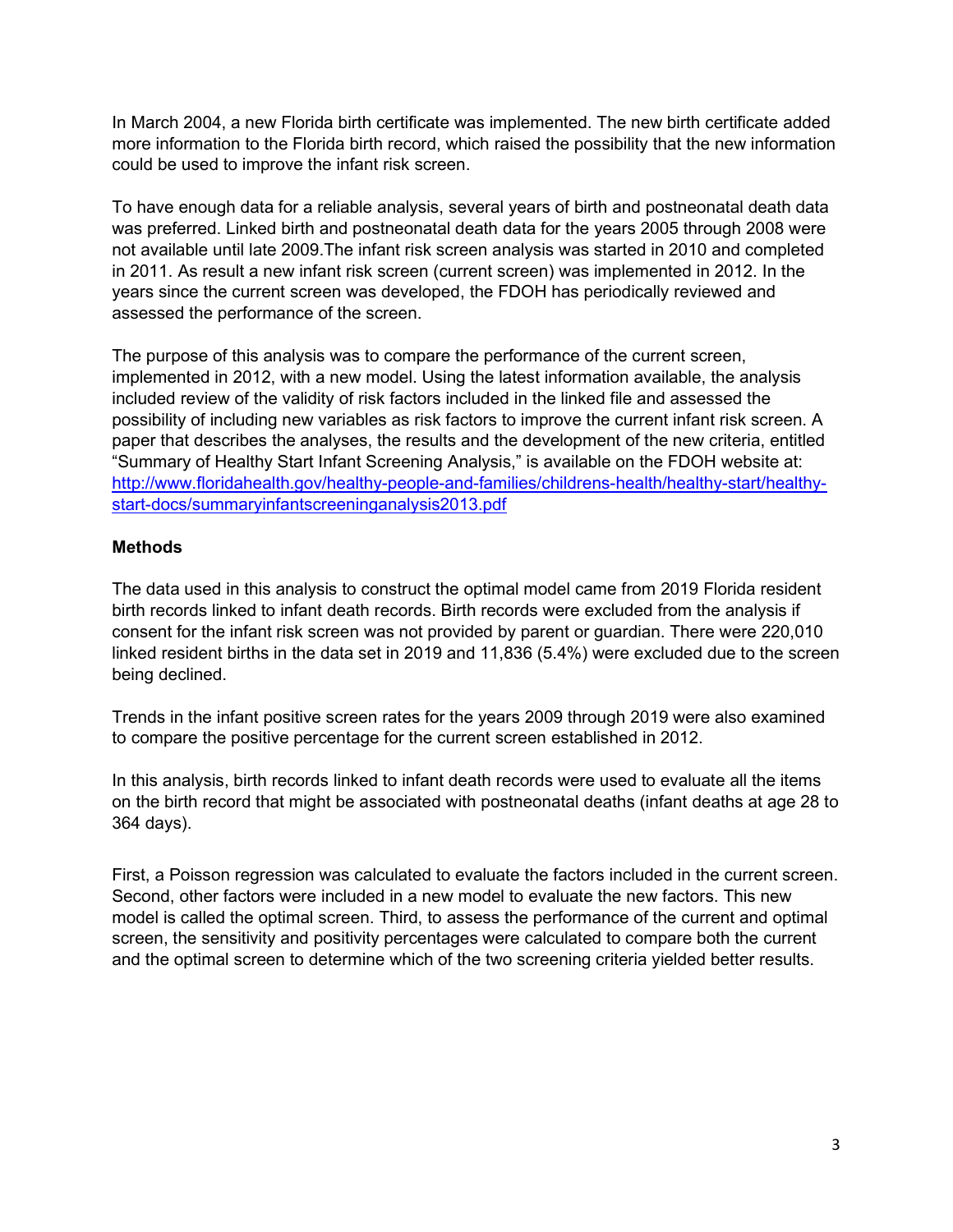#### **Results**

## Current Infant Screen

Table 1 shows the current screen factors and the corresponding risk factor point value. Infants with a risk screen score total of four or more points are classified as positive on the screen. The factors included in the analysis of the current screen were: birthweight less than 2,000 grams, one or more selected abnormal conditions, infant transferred within 24 hours of delivery, mother used tobacco in one or more trimesters, father's name not present or unknown, maternal race Black, prenatal visits less than two or unknown, principal source of payment Medicaid, maternal age less than 18 or unknown and mother unmarried. The infant screen is available at the FDOH website.

## Table 1. 2019 Florida Infant Risk Screen Risk Factors and Scoring Points for the Current Infant Screen

| <b>Risk Factor</b>                             | <b>Risk Score Points*</b> |
|------------------------------------------------|---------------------------|
| Birthweight < 2000 grams                       |                           |
| One or more of selected abnormal conditions**  |                           |
| Infant transferred within 24 hours of delivery |                           |
| Tobacco use                                    |                           |
| Father's name not present                      |                           |
| Maternal race Black                            |                           |
| Prenatal visits < 2 or unknown                 |                           |
| Principal source of payment Medicaid           |                           |
| Maternal age < 18 or unknown                   |                           |
| Mother unmarried                               |                           |

\*Total points of four or more is a positive screen

\*\*Selected abnormal conditions are:

- Assisted ventilation ( $\geq$  30 minutes)
- · Assisted ventilation (≥ 6 hours)
- · Neonatal Intensive Care Unit Admission
- Newborn given surfactant replacement therapy
- · Hyaline membrane disease
- Respiratory distress syndrome
- · Seizure of serious neurological dysfunction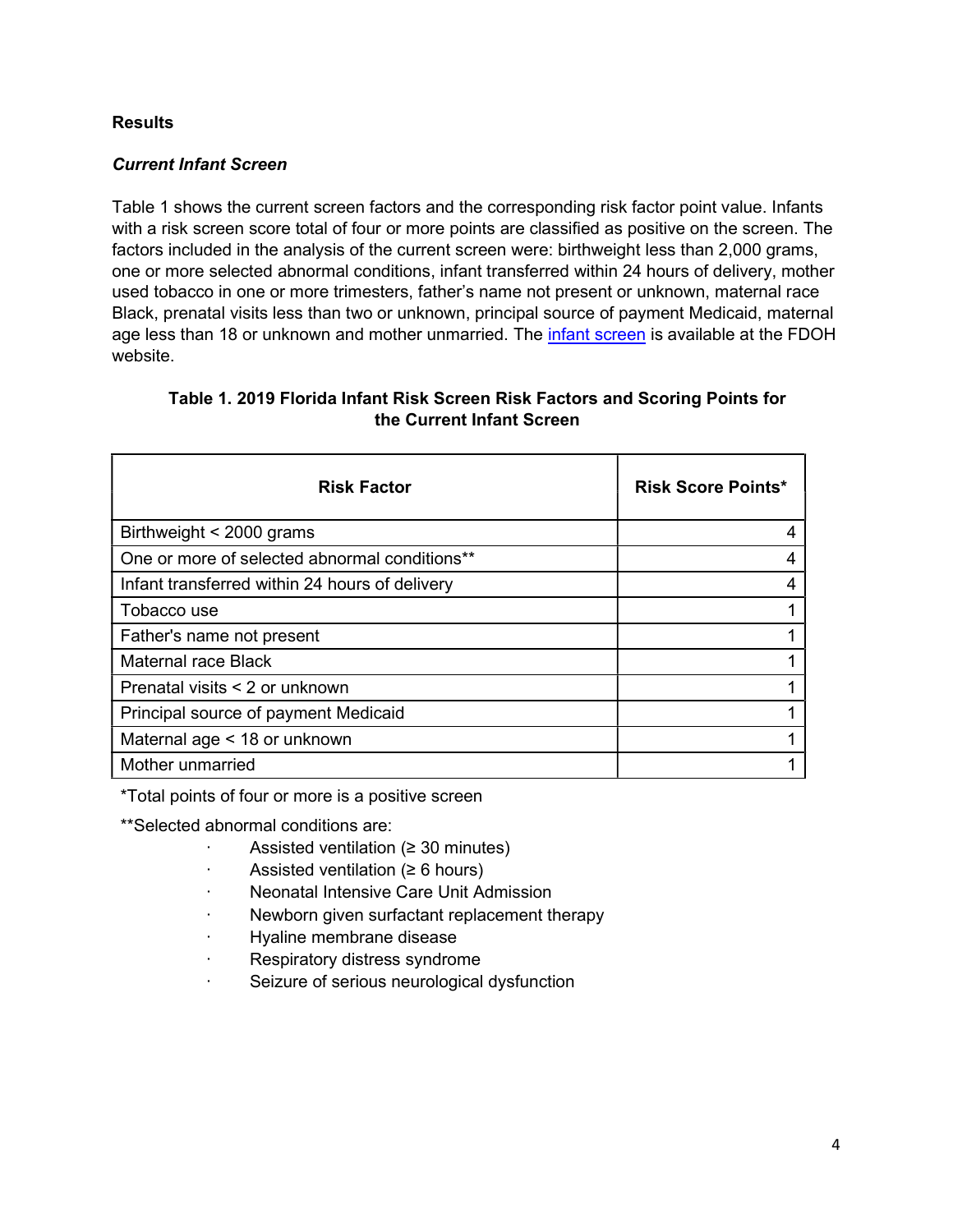## Optimal Infant Screen

Table 2 shows the optimal screen factors and the corresponding risk factor point value. Infants with a risk screen score total of four or more points are classified as positive on the screen. The optimal screen excluded maternal age less than 18 and mother unmarried because the values were not significant (p>0.05) in the Poisson regression and included two new factors: pregnancy interval less than 18 months and breastfeeding initiation.

# Table 2. 2019 Florida Infant Risk Screen Risk Factors and Scoring Points for the Optimal Infant Screen

| <b>Risk Factor</b>                             | <b>Risk Score Points*</b> |
|------------------------------------------------|---------------------------|
| Birthweight < 2000 grams                       |                           |
| One or more of selected abnormal conditions**  |                           |
| Infant transferred within 24 hours of delivery |                           |
| Tobacco use                                    |                           |
| Father's name not present                      |                           |
| <b>Maternal race Black</b>                     |                           |
| Prenatal visits < 2 or unknown                 |                           |
| Principal source of payment Medicaid           |                           |
| Pregnancy interval                             |                           |
| Breastfeeding initiation                       |                           |

\*Total points of 4 or more is a positive screen

\*\*Selected abnormal conditions are:

- Assisted ventilation ( $\geq$  30 minutes)
- · Assisted ventilation (≥ 6 hours)
- · Neonatal Intensive Care Unit Admission
- Newborn given surfactant replacement therapy
- · Hyaline membrane disease
- Respiratory distress syndrome
- Seizure of serious neurological dysfunction

# Comparison of Current and Infant Screen

Table 3 compares the screen results and birth outcomes for the current and optimal infant risk screen calculations. The percentage of positives was higher for the current infant risk screen at 16.6% compared to the optimal infant risk screen positive of 14.1%. Table 3 also shows the sensitivity percentage for the current screen of 57.9% is not statistically significantly higher than the optimal screen of 55.5%. The result of the current screen means that 57.9% of the postneonatal deaths occurred within the 16.6% of infants who screened positive in 2019.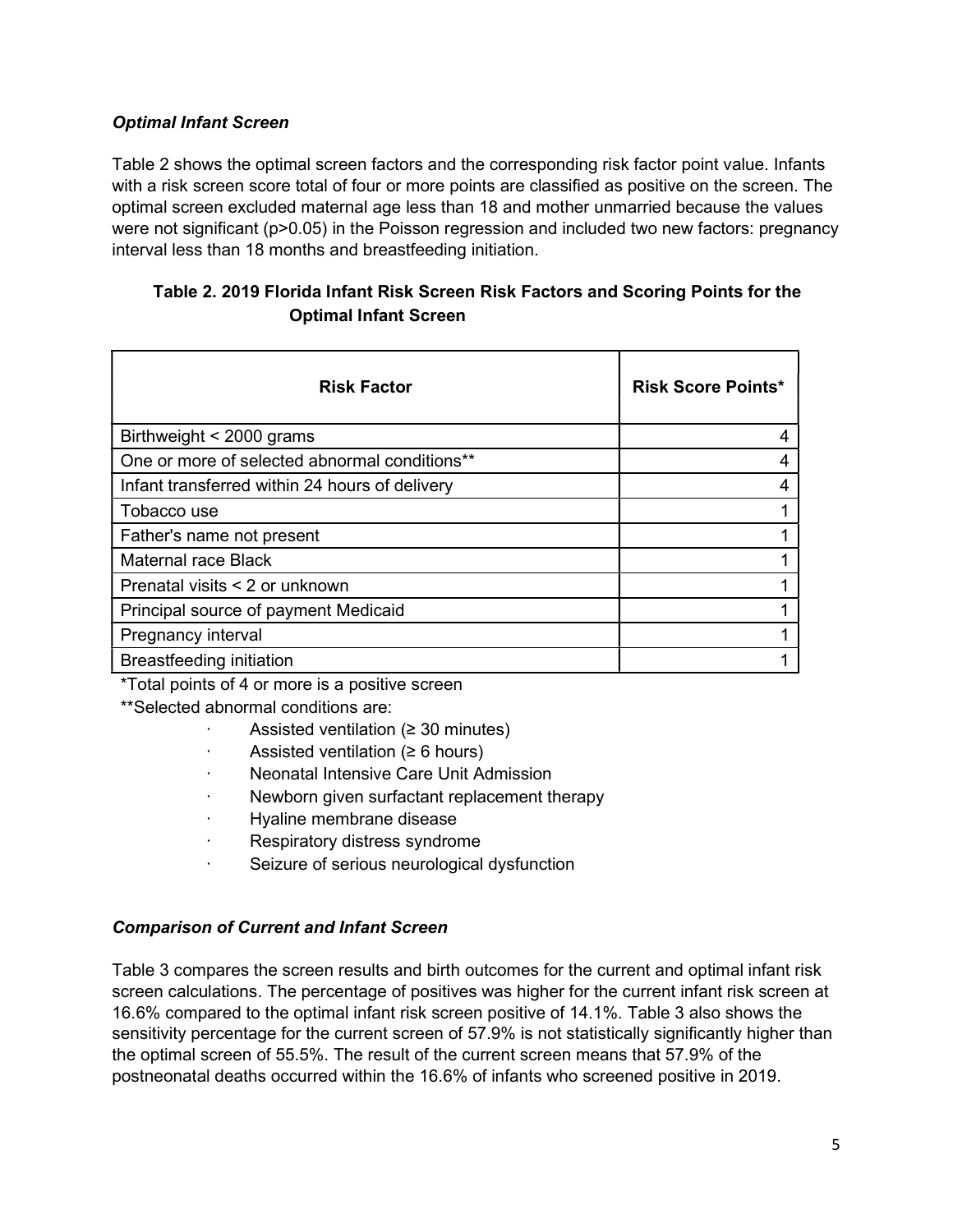#### Table 3. Comparison of Current Screen Results in 2019 versus the Optimal Infant Screen in 2019

| <b>Characteristics</b>                             | <b>Infants Born in</b><br>2019 Screened<br>with the Current<br><b>Infant Screen</b> | <b>Infants Born in</b><br>2019 Screened<br>with the<br><b>Optimal Infant</b><br><b>Screen</b> | Current<br><b>Minus</b><br><b>Optimal</b><br><b>Difference</b> | P-value of<br><b>Difference</b> |
|----------------------------------------------------|-------------------------------------------------------------------------------------|-----------------------------------------------------------------------------------------------|----------------------------------------------------------------|---------------------------------|
|                                                    |                                                                                     |                                                                                               |                                                                |                                 |
| <b>Total Infants Screened</b>                      | 208,174                                                                             | 208,174                                                                                       |                                                                |                                 |
| <b>Positive Screens</b>                            | 34,532                                                                              | 29,331                                                                                        |                                                                |                                 |
|                                                    |                                                                                     |                                                                                               |                                                                |                                 |
| <b>Positive Percentage</b>                         | 16.6%                                                                               | 14.1%                                                                                         | $-2.5%$                                                        | < 0.001                         |
|                                                    |                                                                                     |                                                                                               |                                                                |                                 |
| <b>PNND with Positive Screen</b>                   | 220                                                                                 | 211                                                                                           |                                                                |                                 |
| <b>PNND with Negative Screen</b>                   | 160                                                                                 | 169                                                                                           |                                                                |                                 |
|                                                    | 380                                                                                 | 380                                                                                           |                                                                |                                 |
| <b>PNND Sensitivity</b><br>Percentage <sup>1</sup> | 57.9%                                                                               | 55.5%                                                                                         | $-2.4%$                                                        | Not sig. $2$                    |
|                                                    |                                                                                     |                                                                                               |                                                                |                                 |
| <b>PNND Rate for Positive Screen</b>               | 6.37                                                                                | 7.19                                                                                          |                                                                |                                 |
| <b>PNND Rate for Negative</b><br>Screen            | 0.92                                                                                | 0.94                                                                                          |                                                                |                                 |
|                                                    |                                                                                     |                                                                                               |                                                                |                                 |
| <b>PNND Rate Ratio-Positive to</b><br>Negative     | 6.9                                                                                 | 7.7                                                                                           | 1.1                                                            | Not sig.                        |

1 /PNND = Postneonatal infant death (death at age 28 to 364 days)

2 /Sig. = Significant

Table 4 shows the results of applying the current and optimal screen criteria to the infants screened in 2019. There were 6,714 infants identified by the optimal screen criteria as positive but were classified as negative by the current screen. Eighteen of these 6,714 infants died during the postneonatal period for a postneonatal death rate of 2.7 deaths per 1,000 live births. This is a relatively high postneonatal death rate compared to the overall rate of 1.8 deaths per 1,000 births among infants born in 2019.

There were also 1,513 infants who were classified as negative by the optimal infant screen criteria and positive by the current screen criteria. Nine of these 1,513 infants died postneonatal for a postneonatal mortality rate of 5.9 per 1,000 live births. This rate is higher than the overall postneonatal rate of 1.8 deaths per 1,000 live births (Table 4).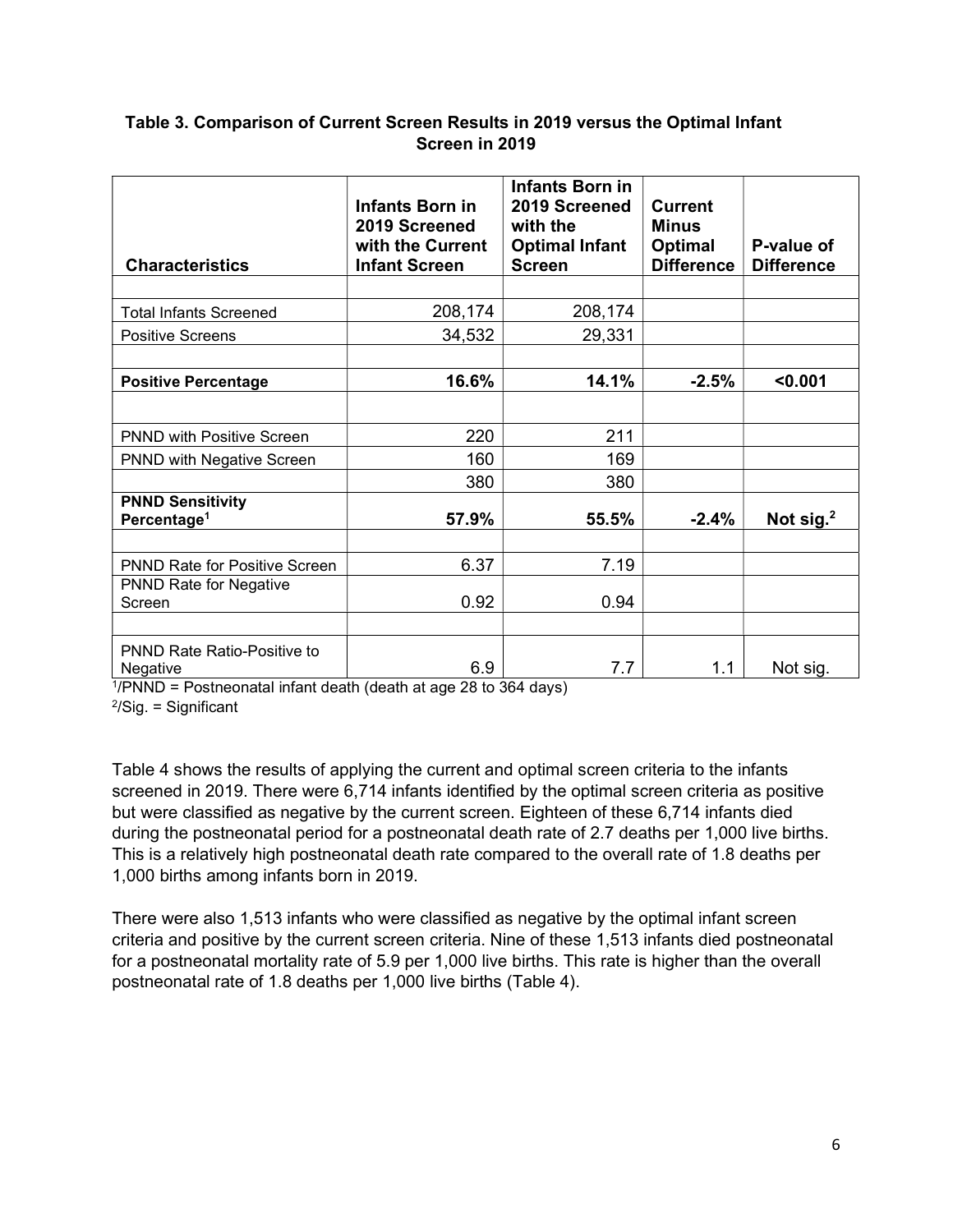# Table 4. Comparison of Screen Results Using Current Infant Screen and Optimal Infant Screen for Infants Born in 2019

| 6,714<br>18<br>2.7<br>Positive<br>Negative<br>9<br>5.9<br>1,513<br>Positive<br>Negative<br>172,129<br>Negative<br>151<br>0.9<br>Negative<br>7.3<br>Positive<br>27,818<br>Positive<br>202<br>Total<br>380<br>208,174<br>1.8<br>based on the current infant screen criteria. The 2009-2019 trend was not statistically significant. | PNND= Postneonatal infant death (death at age 28 to 364 days)                                                                              |
|-----------------------------------------------------------------------------------------------------------------------------------------------------------------------------------------------------------------------------------------------------------------------------------------------------------------------------------|--------------------------------------------------------------------------------------------------------------------------------------------|
|                                                                                                                                                                                                                                                                                                                                   |                                                                                                                                            |
|                                                                                                                                                                                                                                                                                                                                   |                                                                                                                                            |
|                                                                                                                                                                                                                                                                                                                                   |                                                                                                                                            |
|                                                                                                                                                                                                                                                                                                                                   |                                                                                                                                            |
|                                                                                                                                                                                                                                                                                                                                   |                                                                                                                                            |
|                                                                                                                                                                                                                                                                                                                                   | <b>Infant Screen Comparisons and Trends</b><br>Graph 1 shows the trend in the infant positive screen rates for the years 2009 through 2019 |

#### Infant Screen Comparisons and Trends





1 /This graph comes from the Screening Reports website, using data reported on the Florida Infant Screen. We recalculated the screen by pulling data reported on birth certificates using the factors identified in Table 1 and excluding neonatal deaths. The results are not significantly different.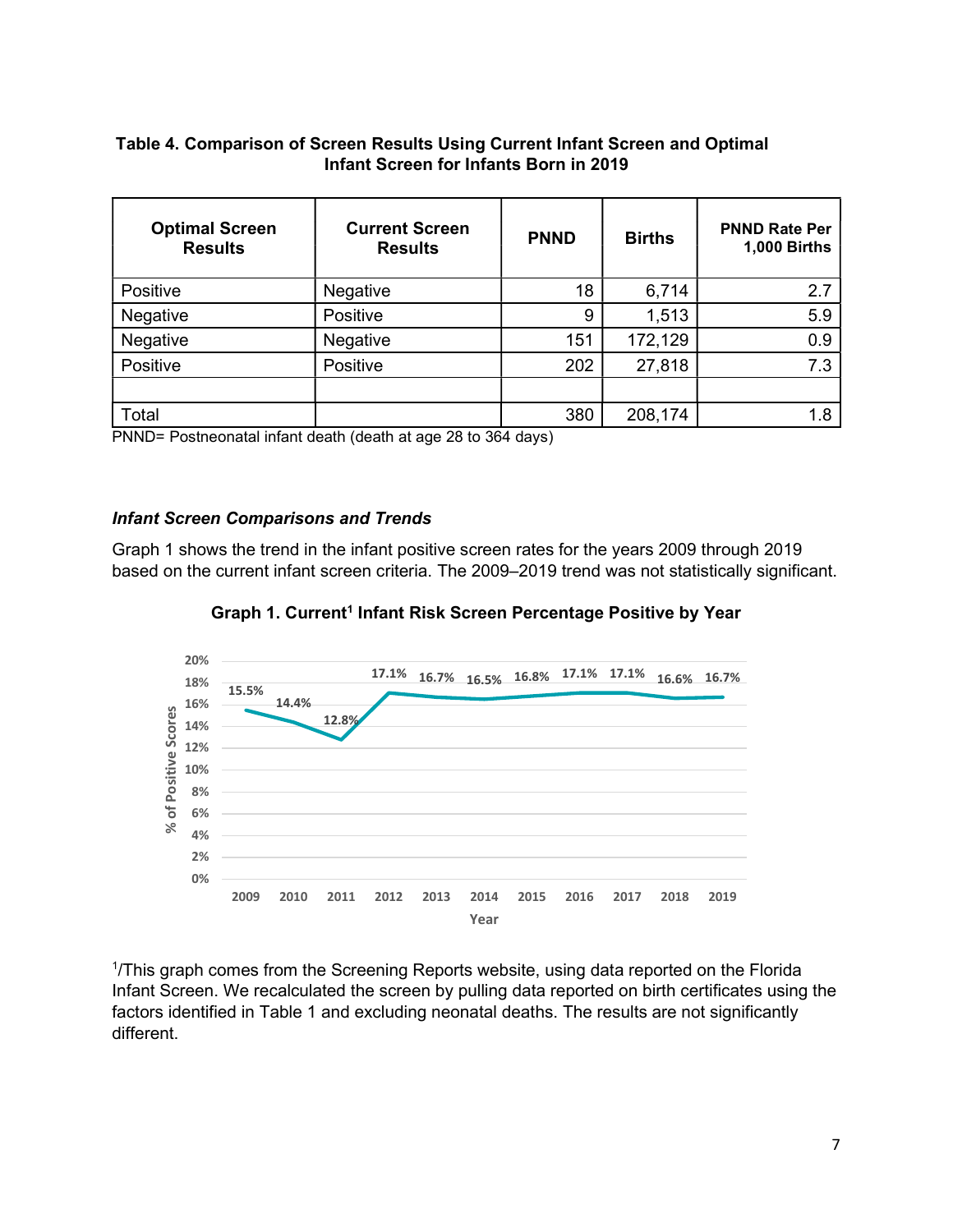Graph 2 shows that risk of postneonatal death increases with higher screen risk scores for both the optimal and current infant screen criteria. For example, the postneonatal rate is 20.0 in the current screen for infants with a risk score of 11 or more, compared to 0.9 for infants with risk score less than 4.





Graph 3 shows the sensitivity percentages comparing the current screen, implemented in 2012, with the optimal screen for the years 2014 through 2019. The sensitivity was not significant for the current screen compared the optimal screen for the years 2014 through 2019.



Graph 3. Sensitivity Percentage Trend for the Current Screen and the Optimal Screen